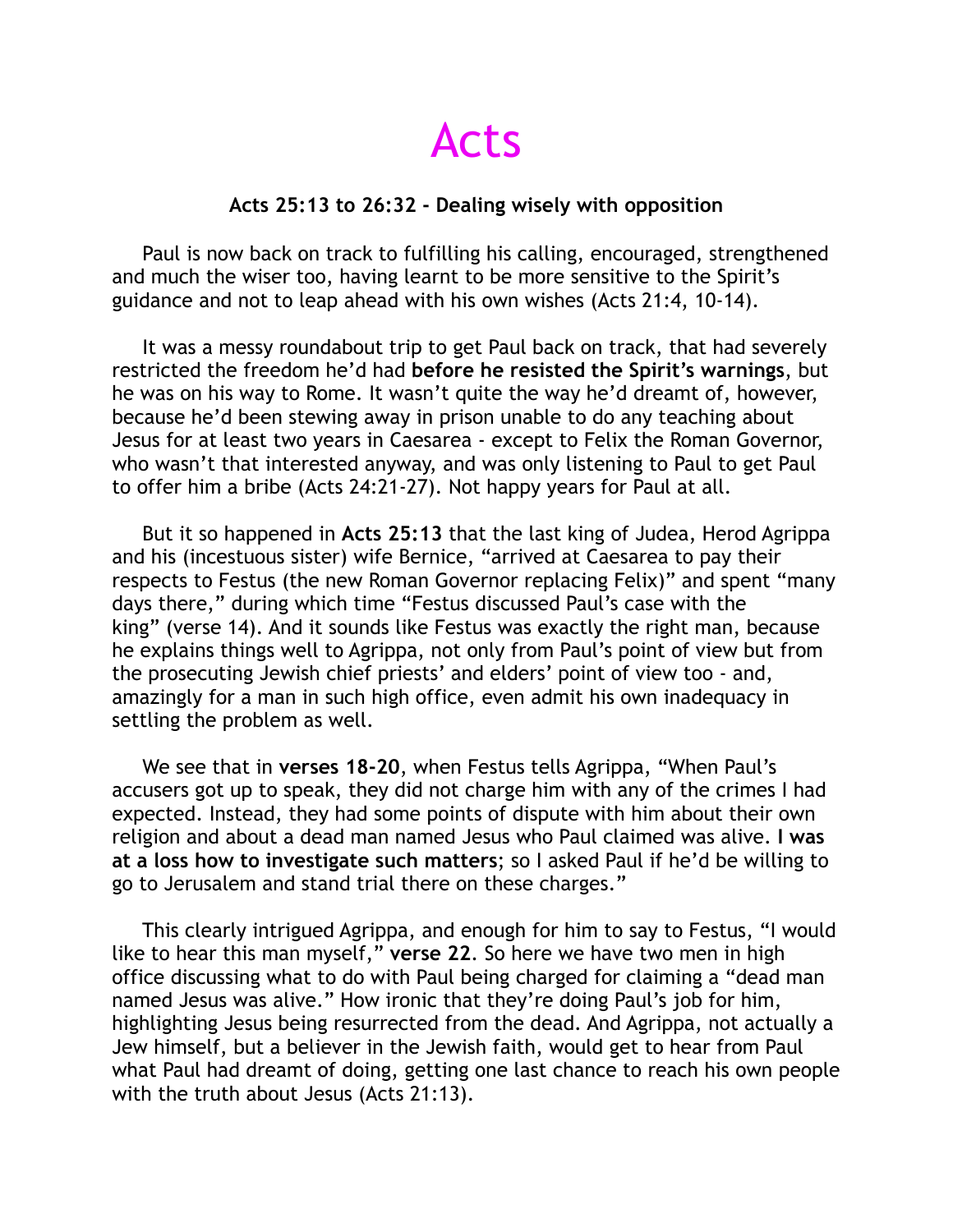It was also a chance for Agrippa to be treated like a king and with "great pomp," as he entered the room with all "the high ranking officers and the leading men of the city" (Acts 25:23). So Paul has quite the audience waiting for him. But first, Festus has to explain why this meeting was being held in the first place. He'd found Paul "had done nothing deserving of death" (verse 25), so how could he send Paul to Caesar without anything "definite to write" as far as specific "charges against him"? It wouldn't do his own credibility any good either, so Festus is hoping Agrippa and Co can help him come up with something he could write about Paul that would hold water in Rome (verses 26-27).

 So Agrippa gives permission to Paul to speak, **Acts 26:1**. And Paul's defence goes like this: "I'm a Jew, and all the Jews in attendance here know that. I even lived as a Pharisee, the strictest sect of our religion (verse 5). And I share exactly the same hope as all Jews, the promise of the Messiah to restore our nation back to life (verse 6), so why (Paul asks) should any of you consider it incredible that God raises the dead?" (verse 8). In other words, what's the point of us Jews "earnestly serving God night and day" (verse 7), if there isn't a resurrection waiting for us? A resurrection is what we all look forward to; it's a boat we're all sailing together in.

 So **Paul seeks common ground first of all**, not come out all guns blazing to defend himself. He mentions more common ground between him and his accusers too, in that he too "opposed the name of Jesus" (verse 9), and under similar orders from the chief priests he too wanted to "put many of the saints (or Jesus followers) in prison," and vote for their death (verse 10).

 So Paul isn't spoiling for a fight, or trying to put anyone down, or prove he's the righteous one standing on the higher moral ground. He admits that he too was "obsessed" with believing it was the right thing to do to put Christians to death (verse 11). And for me that's been a very useful clue when people criticize Christianity and what they consider its "weird beliefs," because I can honestly say, "You know, I've had trouble with Christian beliefs and interpretations too, especially when they differ so widely between Christian denominations and even Christian scholars."

 And it's true. I hope I'm not trying to be clever like some lawyer to get people to lower their guard and make themselves vulnerable. I really do have difficulty with any Christian causing confusion, creating division, and gaslighting fellow Christians by putting them down, **having done all those things myself** and realizing from Paul's example **how wrong it is**. And Paul wasn't about to make the same mistake he made in Acts 23:3-5 either.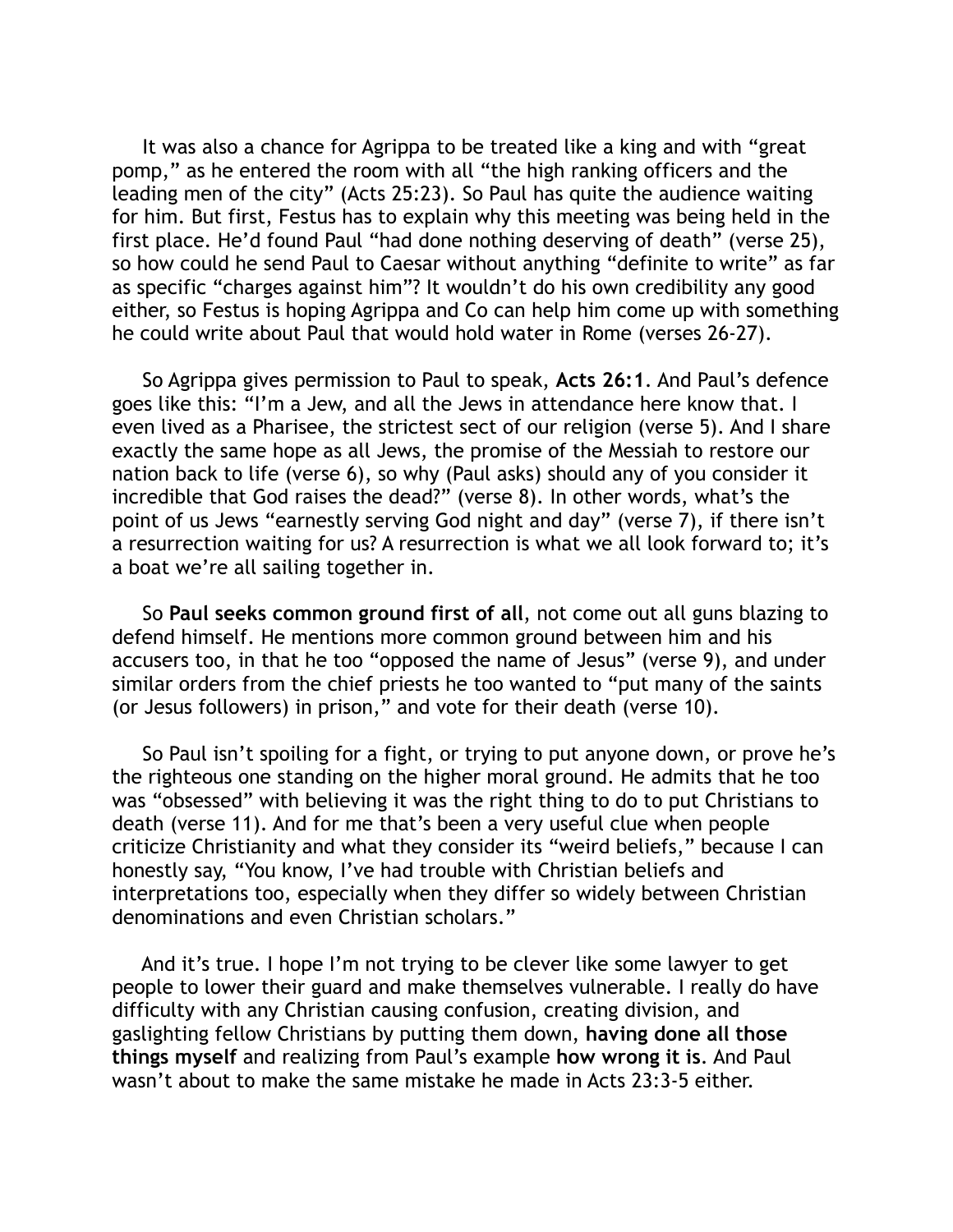That's when he'd called the high priest a "whitewashed wall," and even in his ignorance that the man was the high priest, Paul castigated himself for not following Scripture. Well, here we have **more Scripture** we're being faced with in **Acts 26**, in **how to deal wisely with opposition**.

 It doesn't mean we have to be doormats and say nothing in our defence. I remember when someone really took me to task about my past beliefs, and accused me of all sorts of wrong and destructive things I'd said and done, as though they were intentional on my part. They weren't. They were all circumstantial, based on what I really thought was right at the time, which is where Paul goes next in his defence too.

 He explains **how** he came to realize what he was doing was wrong. It was Jesus pointing out to him what Paul had never considered, that maybe what the Christians were saying about Jesus being resurrected from the dead was true. And to prove it Jesus had talked to Paul personally, which had shocked Paul into asking, "Who are you, Lord?" in verse 15, or as I interpret it, "Is that really you, the resurrected Lord, who truly is alive after all?" No wonder Paul could speak confidently about Jesus being resurrected, therefore, when he'd experienced it personally, but also admitting that he hadn't believed it either, until he had convincing evidence it was true. And that's another clue in how we deal with opposition - that we **speak from personal experience**.

 And because Paul now knew from personal experience that Jesus was alive (verse 16), how could he **not** do what the resurrected Jesus wanted him to do (verses 17-19)? And what better defence is there than being able to say, "I'm speaking from experience that Jesus is alive"? What better "eye-opener" too in "turning people from darkness to light, and from Satan to God" (verse 18)?

 And that's why, Paul explains, he was now travelling all over telling Jews and Gentiles to "turn to God and prove their repentance by their deeds," **verse 20** - or prove they now believed in Jesus being alive by trusting their lives to him. But instead his fellow Jews wanted him dead, despite "the prophets and Moses" also predicting Jesus would rise from the dead, and that he'd prove it to both Jews and Gentiles too (verse 23), one obvious proof being "the help" Paul had been receiving from God "to this very day," **verse 22**. Again, more evidence of Jesus being alive from personal experience.

 So we need Jesus providing US with that personal experience of him being alive too, then, right? Which is exactly what he promised the Holy Spirit would do for us in Acts 1:8 - give **us** that personal proof first, so we could then speak from experience that Jesus is alive to **others**.